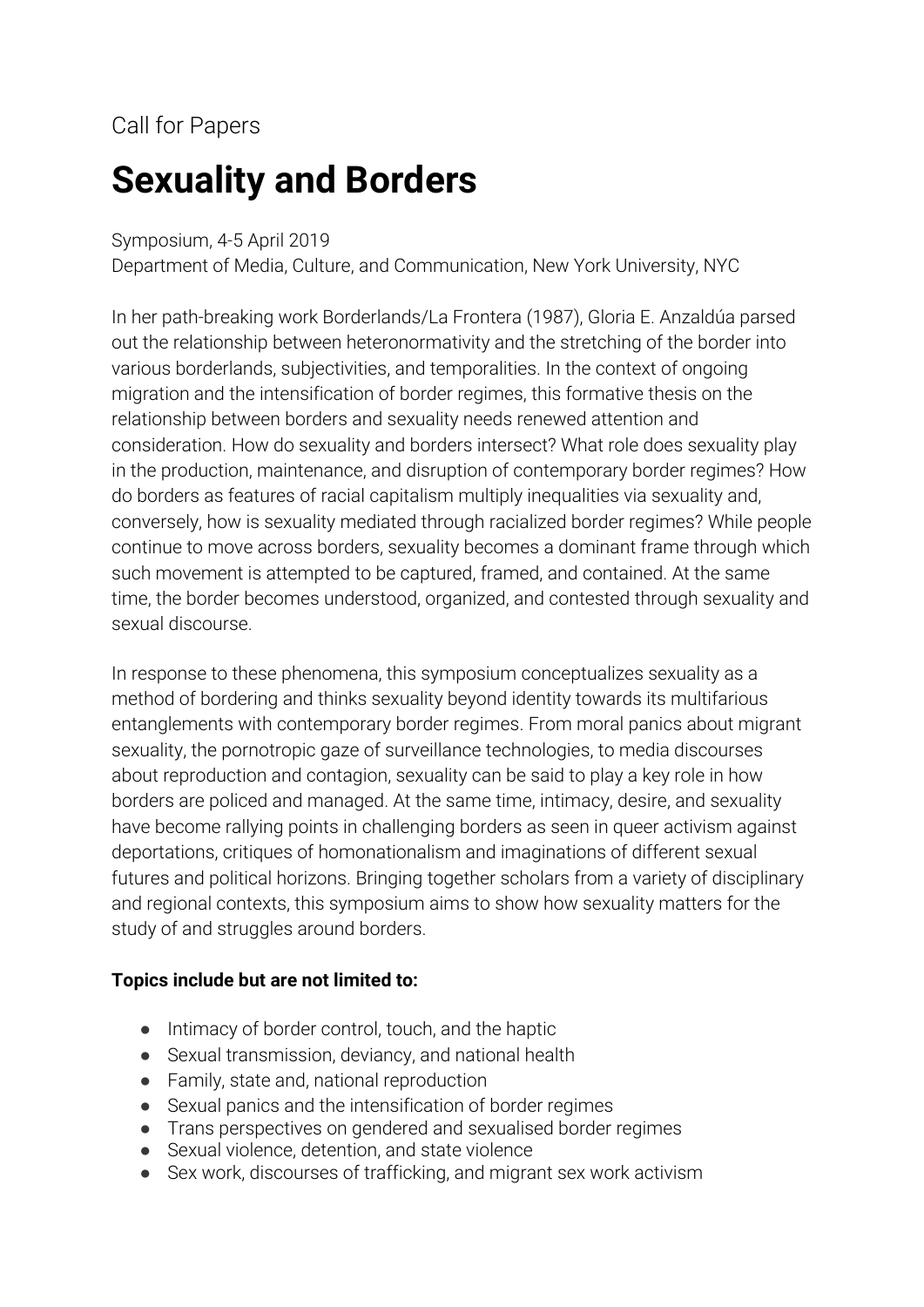- Digital borders, pornography, mediation
- Homonationalism(s)
- Technologies of border control and sexuality
- Surveillance, voyeurism, pornotropics
- Entanglement of anti-migrant and anti-queer/feminist politics
- Virality, sexuality, and contagion across borders
- Queer of colour critique and critical migration studies
- Affect, desire, and queer/no border futurities
- Biopolitical borders, demography, and population
- Queer temporalities, archives, and histories of migration
- LGBTQ refugees and migrants
- Queer and feminist activism around/against borders

Sexuality and Borders is a two day symposium hosted and funded by New York University's Department of Media, Culture, and Communication. It is co-sponsored by NYU's Center for the Study of Gender and Sexuality, the DFG-funded research training group "Minor Cosmopolitanisms" (University of Potsdam, Germany) and is supported by LSE's Department of Gender Studies.

# **Keynotes**

- Radha Hegde (Professor of Media, Culture, and Communication, NYU)
- Miriam Ticktin (Associate Professor of Anthropology, New School for Social Research)
- Alyosxa Tudor (Lecturer in Gender Studies, SOAS University of London)

# **Applications**

Please send proposals for papers (no longer than 350 words) and a short bio (150 words) by **November 1st, 2018** to **[sexualityandborders@tutanota.com](mailto:sexualityandborders@tutanota.com)**. As an interdisciplinary symposium, we encourage applications that engage a variety of theoretical and methodological approaches and focus on different geopolitical contexts. We aim to enable discussions across academic, artistic and activist debates and also welcome applications from participants outside the academy.

# **Organizing team**

- Michelle Pfeifer (NYU, Department of Media, Culture, and Communication)
- Billy Holzberg (London School of Economics, Department of Gender Studies)
- Anouk Madörin (University of Potsdam, RTG Minor Cosmopolitanisms)

For updates and more information see **<https://sexualityandborders.wordpress.com/>** For questions please contact **[sexualityandborders@tutanota.com](mailto:sexualityandborders@tutanota.com)**